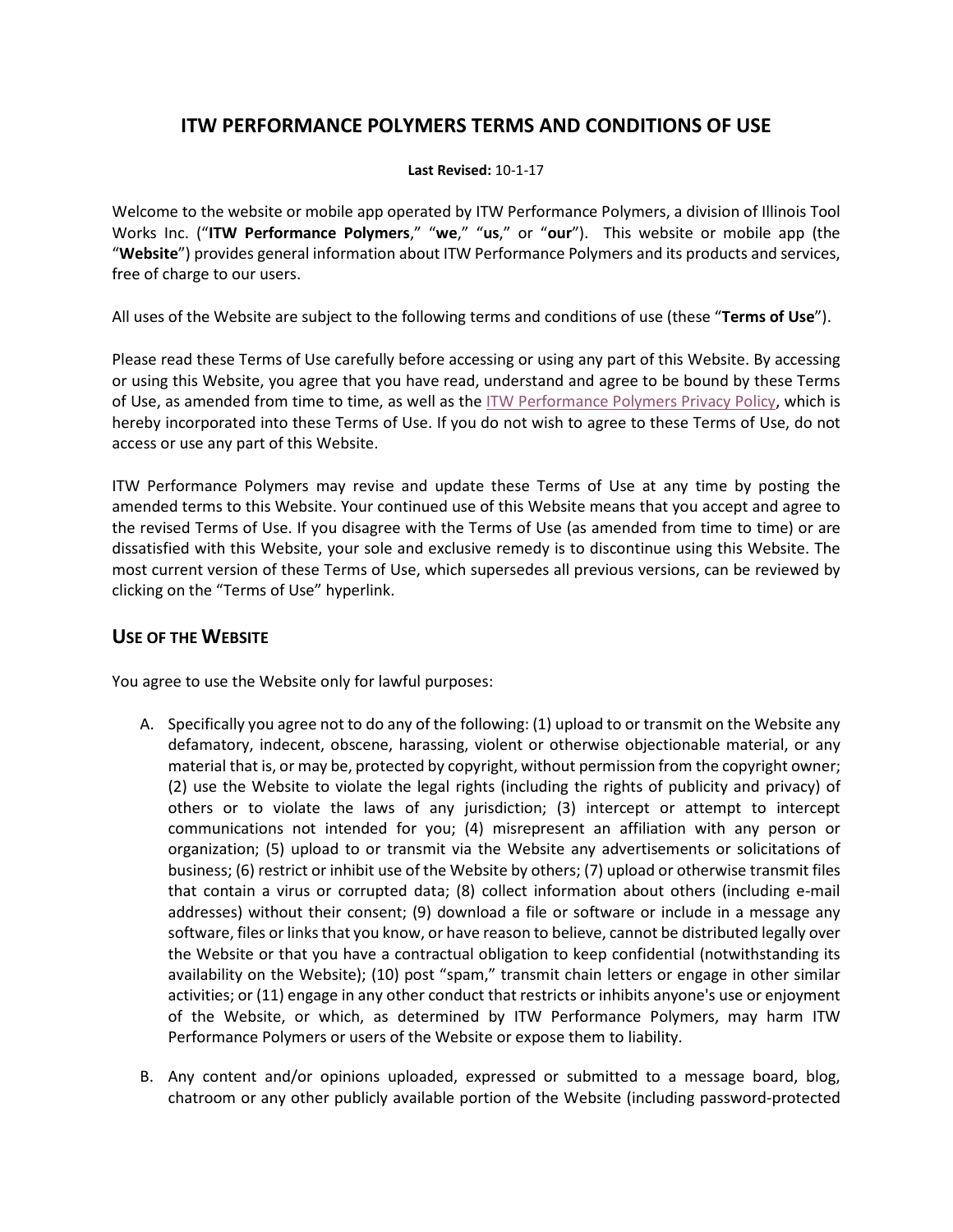areas), and all articles and responses to questions, other than the content provided by ITW Performance Polymers, are solely the opinions and responsibility of the person or entity submitting them and do not necessarily reflect the opinions of ITW Performance Polymers. You understand and acknowledge that you are responsible for whatever content you submit, and that you, not ITW Performance Polymers, have full responsibility for such content, including its legality, reliability and appropriateness. By uploading or otherwise transmitting material to any area of the Website, you warrant that the material is your own or is in the public domain or otherwise free of proprietary or other restrictions and that you have the right to post it to the Website. You grant to ITW Performance Polymers the right to use all content you upload or otherwise transmit to the Website in any manner ITW Performance Polymers chooses, including, but not limited, to copying, displaying, performing or publishing it in any format whatsoever, modifying it, incorporating it into other material or making a derivative work based on it.

- C. ITW Performance Polymers reserves the right, but does not assume any responsibility, to (1) remove any material posted via the Website which ITW Performance Polymers, in its sole discretion, deems inconsistent with the foregoing commitments, including any material ITW Performance Polymers has been notified, or has reason to believe, constitutes a copyright infringement; and (2) terminate any user's access to all or part of the Website. However, ITW Performance Polymers can neither review all material before it is made available on the Website nor ensure prompt removal of objectionable material after it has been posted. Accordingly, ITW Performance Polymers assumes no liability for any action or inaction regarding transmissions, communications or content provided by third parties. ITW Performance Polymers reserves the right to take any action it deems necessary to protect the personal safety of users of this Website and the public; however, ITW Performance Polymers has no liability or responsibility to anyone for performance or nonperformance of the activities described in this paragraph.
- D. Your failure to comply with the provisions of (A) or (B) above may result in the termination of your access to the Website and may expose you to civil and/or criminal liability.

## **COPYRIGHT RESTRICTIONS/USE OF CONTENT**

The entire contents of this Website (including all information, software, text, displays, images and audio) and the design, selection and arrangement thereof, are proprietary to ITW Performance Polymers or its licensors and are protected by United States and international laws regarding copyrights, trademarks, trade secrets and other proprietary rights. You are authorized only to use the content on the Website for personal use or legitimate business purposes related to your role as a current or prospective customer, supplier or distributor of ITW Performance Polymers. You may not copy, modify, create derivative works of, publicly display or perform, republish, store, transmit or distribute any of the material provided by this Website without the prior written consent of ITW Performance Polymers, except to: (a) store copies of such materials temporarily in RAM, (b) store files that are automatically cached by your web browser or device for display enhancement purposes, and (c) print a reasonable amount of information from this Website; provided in each case that you do not alter or remove any copyright or other proprietary notices included in such materials. Neither the title nor any intellectual property rights to any information or material in this Website are transferred to you, but remain with ITW Performance Polymers or the applicable owner of such content. Except as expressly authorized by ITW Performance Polymers in writing, you may not reproduce, sell or exploit for any commercial purposes (i) any material provided by this Website, (ii) access to this Website, or (iii) use of this Website or of any ITW Performance Polymers services or materials made available through this Website.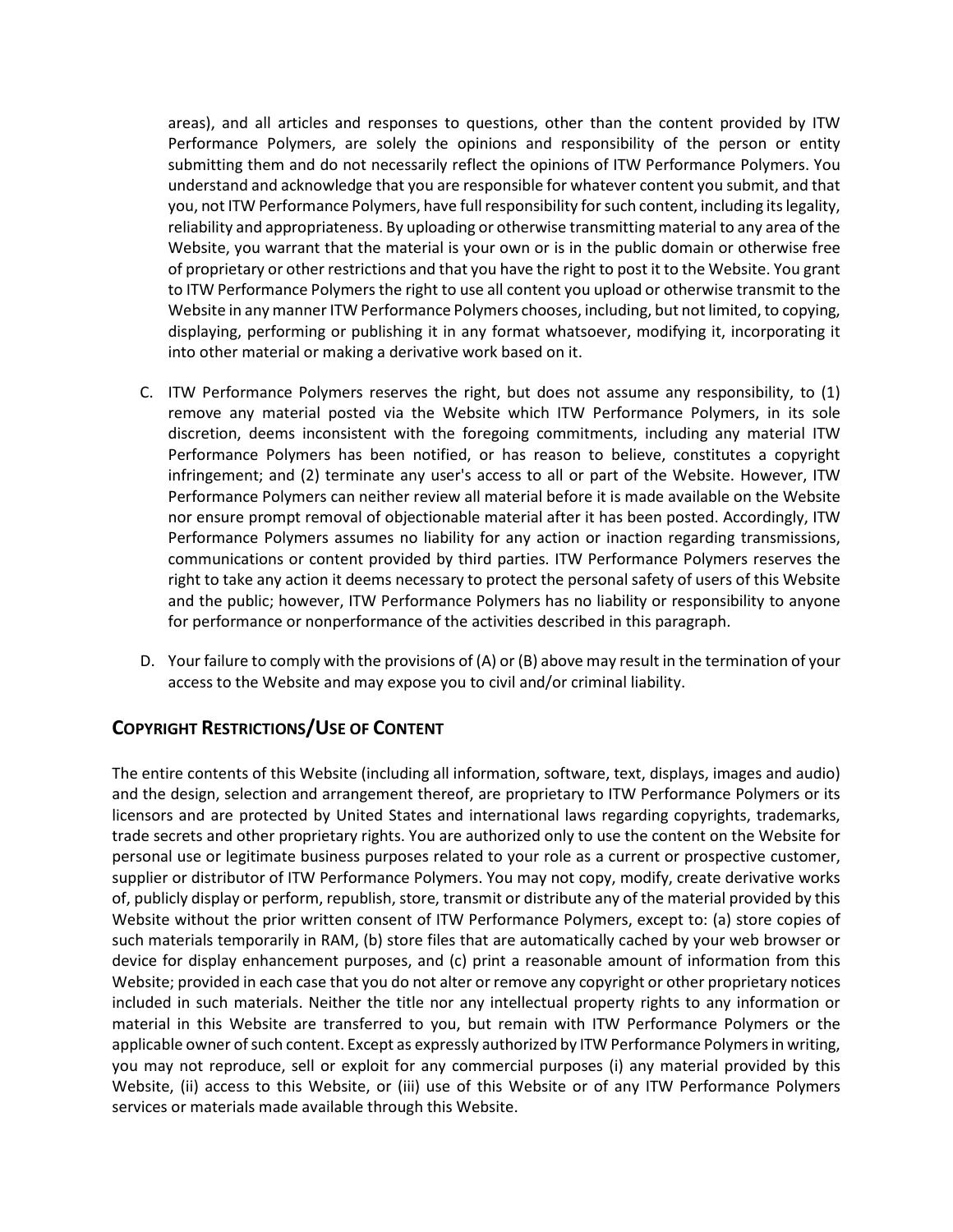# **TRADEMARKS**

The terms Devcon®, Plexus®, Spraycore®, Alphacoat®, Permatex®, Devcon 5 minute® Epoxy, Devcon 2 Ton® Epoxy, Devcon Dev-Thane™ 5, Devcon Plastic Steel® products, Devcon Defense Blok™ product line, Devcon R-Flex®, DEvcon Flexane® products, Devcon Korroflex®, Devcon Zip Grip®, Devcon Plastic Welder™, Devcon Zip Patch™, Permatex the Right Stuff Gasket® Maker, Permatex Ultra Black® Gasket Maker, Permatex Ultra Grey® Gasket Maker, Permatex Ultra Blue® RTV Silicone Gasket Maker, Permatex Ultra Copper® RTV Silicone Gasket Maker, Permatex Gel Twist™, Permatex Form-A-Gasket® sealants, Permatex Fast Orange® Pumice and Smooth Lotion Hand Cleaners and other marks indicated on our Website are registered trademarks of ITW Performance Polymers or our affiliates. The term "ITW Performance Polymers" is a trademark and the ITW Performance Polymers logo and all related product and service names, designs and slogans on our Website are trademarks of ITW Performance Polymers or its affiliates. You may not use such marks without ITW Performance Polymers prior written permission. All other names, brands and marks not owned by ITW Performance Polymers are used for identification purposes only and may be trademarks or registered trademarks of their respective owners.

## **DEALINGS WITH THIRD-PARTY MERCHANTS**

If you choose to correspond, participate in a promotion or engage in transactions with any merchant found on or through this Website, you acknowledge and agree that ITW Performance Polymers is not a party to, and will not be responsible for, your interaction with such merchant, including its treatment of your information and the terms and conditions applicable to any transaction between you and the merchant. The terms of your interaction with any merchant are solely between you and such merchant. You agree that ITW Performance Polymers will have no responsibility or liability for any loss or damage of any kind that you may suffer as the result of any such interaction or the presence of such merchants on this Website.

### **LIABILITY OF ITW PERFORMANCE POLYMERS AND ITS LICENSORS**

ITW Performance Polymers does not assume any liability for the materials, information and opinions provided on, or available through, the Website (the "**Site Content**"). Reliance on the Site Content is solely at your own risk. To the extent permitted by law, ITW Performance Polymers disclaims any liability for injury or damages resulting from the use of any Site Content.

THE WEBSITE, THE SITE CONTENT AND THE PRODUCTS AND SERVICES PROVIDED ON OR AVAILABLE THROUGH THIS WEBSITE (EXCEPT TO THE EXTENT THE PRODUCT OR SERVICES ARE COVERED BY A WARRANTY IN ITW PERFORMANCE POLYMERS'S TERMS AND CONDITIONS OF SALE) ARE PROVIDED ON AN "AS IS" AND "AS AVAILABLE" BASIS, WITH ALL FAULTS. EXCEPT AS REQUIRED BY LAW, NEITHER ITW PERFORMANCE POLYMERS NOR ANY PERSON ASSOCIATED WITH ITW PERFORMANCE POLYMERS MAKES ANY WARRANTY OR REPRESENTATION WITH RESPECT TO THE QUALITY, ACCURACY OR AVAILABILITY OF THE WEBSITE. SPECIFICALLY, BUT WITHOUT LIMITING THE FOREGOING, NEITHER ITW PERFORMANCE POLYMERS NOR ANYONE ASSOCIATED WITH ITW PERFORMANCE POLYMERS WARRANTS OR REPRESENTS THAT THE WEBSITE, THE SITE CONTENT OR OTHER SERVICES PROVIDED ON OR THROUGH THIS WEBSITE WILL BE ACCURATE, RELIABLE, ERROR-FREE OR UNINTERRUPTED; THAT DEFECTS WILL BE CORRECTED; THAT THE WEBSITE OR THE SOFTWARE THAT MAKES IT AVAILABLE ARE FREE OF VIRUSES OR OTHER HARMFUL COMPONENTS; OR THAT THE WEBSITE WILL OTHERWISE MEET YOUR NEEDS OR EXPECTATIONS. TO THE EXTENT PERMITTED BY LAW, ITW PERFORMANCE POLYMERS DISCLAIMS ALL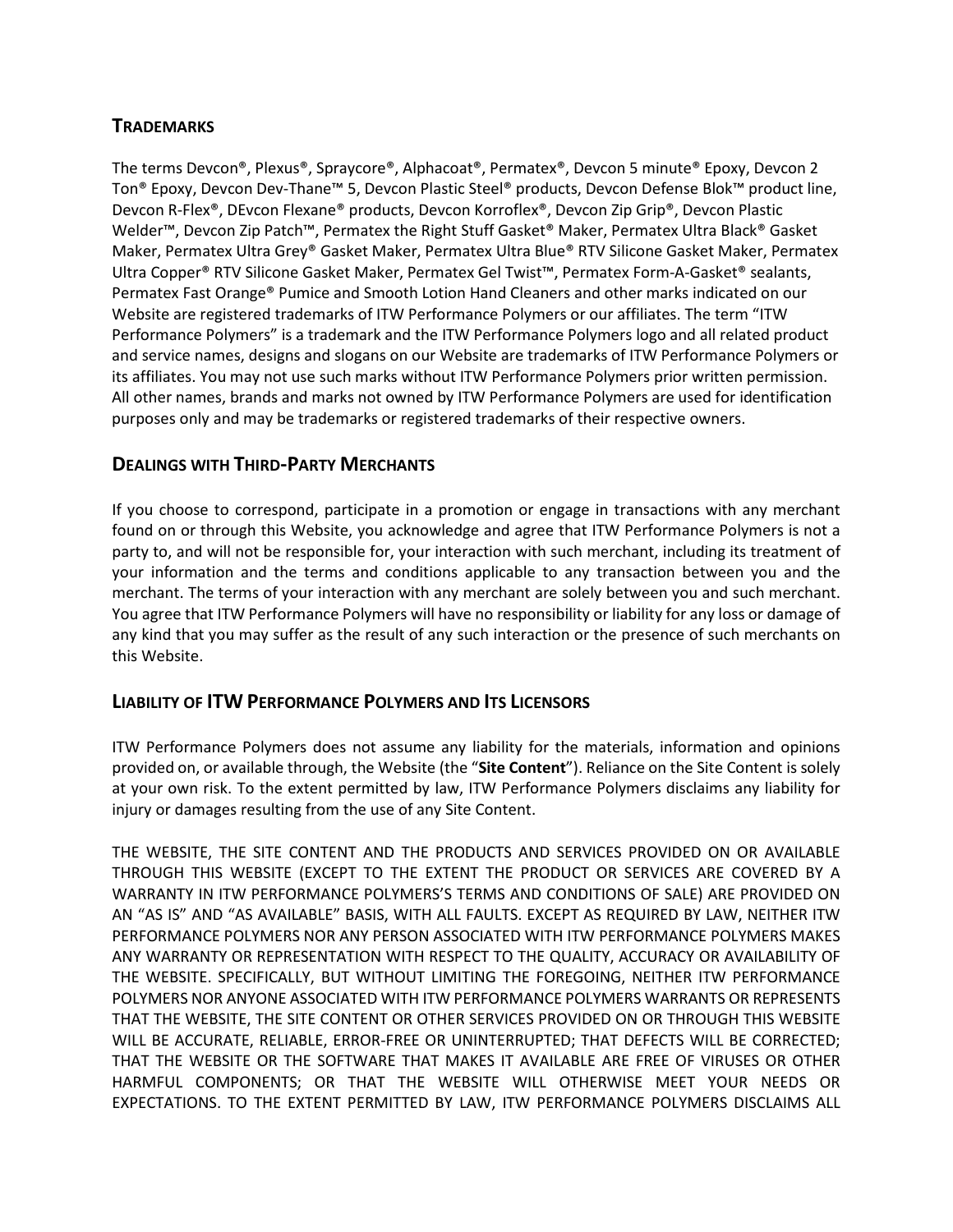WARRANTIES AND CONDITIONS OF ANY KIND, EXPRESS OR IMPLIED, INCLUDING ANY WARRANTIES OR CONDITIONS OF MERCHANTABILITY, FITNESS FOR A PARTICULAR PURPOSE OR NON-INFRINGEMENT. TO THE EXTENT PERMITTED BY LAW, IN NO EVENT WILL ITW PERFORMANCE POLYMERS OR ITS LICENSORS OR CONTRACTORS BE LIABLE FOR ANY DAMAGES OF ANY KIND, UNDER ANY LEGAL THEORY, ARISING OUT OF OR IN CONNECTION WITH YOUR USE OF, OR INABILITY TO USE, THE WEBSITE, THE SITE CONTENT, ANY OTHER SERVICES PROVIDED ON OR THROUGH THIS WEBSITE OR ANY LINKED SITE OR SERVICE, INCLUDING ANY DIRECT, INDIRECT, INCIDENTAL, SPECIAL, CONSEQUENTIAL OR PUNITIVE DAMAGES, INCLUDING, BUT NOT LIMITED TO, PERSONAL INJURY, LOST PROFITS OR DAMAGES RESULTING FROM DELAY, INTERRUPTION IN SERVICE, VIRUSES, DELETION OF FILES OR ELECTRONIC COMMUNICATIONS, OR ERRORS, OMISSIONS OR OTHER INACCURACIES IN THE WEBSITE OR THE SITE CONTENT, WHETHER OR NOT THERE IS NEGLIGENCE BY ITW PERFORMANCE POLYMERS AND WHETHER OR NOT ITW PERFORMANCE POLYMERS HAS BEEN ADVISED OF THE POSSIBILITY OF ANY SUCH DAMAGES.

#### **INDEMNIFICATION**

You agree to indemnify and hold harmless ITW Performance Polymers and its officers, directors, employees, agents, affiliates, third-party information providers, licensors and others involved in the Website or the delivery of products, other services or information over the Website (collectively, the "**Indemnified Parties**"), from and against any and all liabilities, expenses, damages and costs, including reasonable attorney's fees, arising from any violation by you of these Terms of Use or your use of the Website or any products, other services or information obtained from this Website. You will also indemnify and hold the Indemnified Parties harmless from and against any claims brought by third parties arising out of your use of the information accessed from this Website.

# **SUBMISSION OF PERSONALLY IDENTIFIABLE INFORMATION TO ITW PERFORMANCE POLYMERS/PROTECTION OF PERSONAL INFORMATION**

ITW Performance Polymers use of your personal information and your responsibilities in connection with protecting your privacy are described in ou[r Privacy Policy](https://itwperformancepolymers.com/media/14006/itw-performance-polymers-privacy-policy.pdf) which is located at ITW Performance Polymers Privacy Policy Web Page and is incorporated by reference into these Terms of Use.

You are prohibited from using any services or facilities provided in connection with this Website to compromise security or tamper with system resources and/or accounts. The use or distribution of tools designed for compromising security (*e.g.,* password guessing programs, cracking tools or network probing tools) is strictly prohibited. If you become involved in any violation of system security, ITW Performance Polymers reserves the right to release your details to unaffiliated third parties and/or law enforcement in order to assist them in resolving security incidents. ITW Performance Polymers reserves the right to investigate suspected violations of these Terms of Use.

ITW Performance Polymers reserves the right to fully cooperate with any law enforcement authorities or court order requesting or directing ITW Performance Polymers to disclose the identity of anyone posting any e-mail messages, or publishing or otherwise making available any materials that are believed to violate these Terms of Use. BY ACCEPTING THIS AGREEMENT, YOU WAIVE AND HOLD HARMLESS ITW PERFORMANCE POLYMERS AND THE INDEMNIFIED PARTIES FROM ANY CLAIMS RESULTING FROM ANY ACTION TAKEN BY ITW PERFORMANCE POLYMERS DURING OR AS A RESULT OF ITS INVESTIGATIONS AND/OR FROM ANY ACTIONS TAKEN AS A CONSEQUENCE OF INVESTIGATIONS BY EITHER ITW PERFORMANCE POLYMERS OR LAW ENFORCEMENT AUTHORITIES.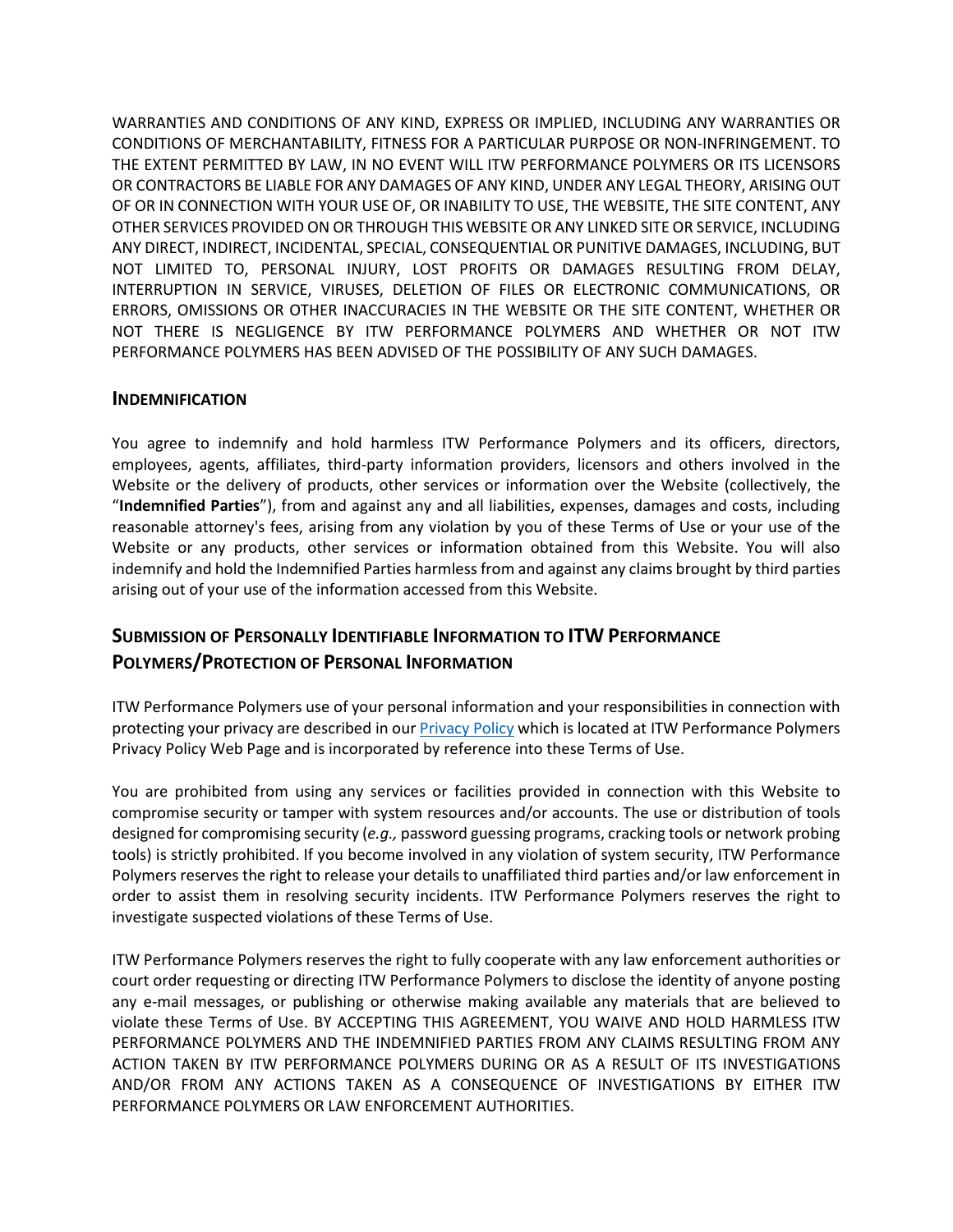## **COMMENTS AND SUBMISSIONS**

ITW Performance Polymers welcomes your comments. All comments, suggestions or other information sent by you to this Website will become ITW Performance Polymers property, and you agree that all intellectual property rights therein are transferred to ITW Performance Polymers. You understand that any postings to publicly available portions of the Website are non-confidential for all purposes and otherwise governed by the Use of the Service section appearing above.

## **LINKS TO OTHER SITES**

The Website may provide links to other web sites on the Internet. ITW Performance Polymers is not responsible for and does not endorse the content, products or services of any third-party websites, including, without limitation, sites framed within the Website or third-party advertisements presented within the Website, and ITW Performance Polymers does not make any representations regarding their quality, content or accuracy. Your use of third-party websites is at your own risk and subject to the terms and conditions of use for each such web sites.

## **U.S. GOVERNMENT USERS**

Use, duplication, or disclosure by the United States Government is subject to the restrictions set forth in DFARS 252.227-7013(c)(1)(ii) and FAR 52.227-19 and any other successor regulations that may be applicable.

### **COMPLIANCE**

The owner of this Website is based in the State of Massachusetts, USA. ITW Performance Polymers makes no representation that materials in this Website are appropriate or available for use in other locations. If you access this Website from other locations, you are responsible for complying with local laws.

## **CONTACT/DIGITAL MILLENNIUM COPYRIGHT ACT**

If you are a copyright owner or an agent thereof and believe that any content infringes upon your copyrights, you may submit a notification pursuant to the Digital Millennium Copyright Act ("**DMCA**") by providing us with the following information in writing (*see* 17 U.S.C §512(c)(3) for further detail):

- A physical or electronic signature of a person authorized to act on behalf of the owner of an exclusive right that is allegedly infringed;
- Identification of the copyrighted work claimed to have been infringed, or, if multiple copyrighted works at a single online site are covered by a single notification, a representative list of such works at that site;
- Identification of the material that is claimed to be infringing or to be the subject of infringing activity and that is to be removed or access to which is to be disabled and information reasonably sufficient to permit ITW Performance Polymers to locate the material;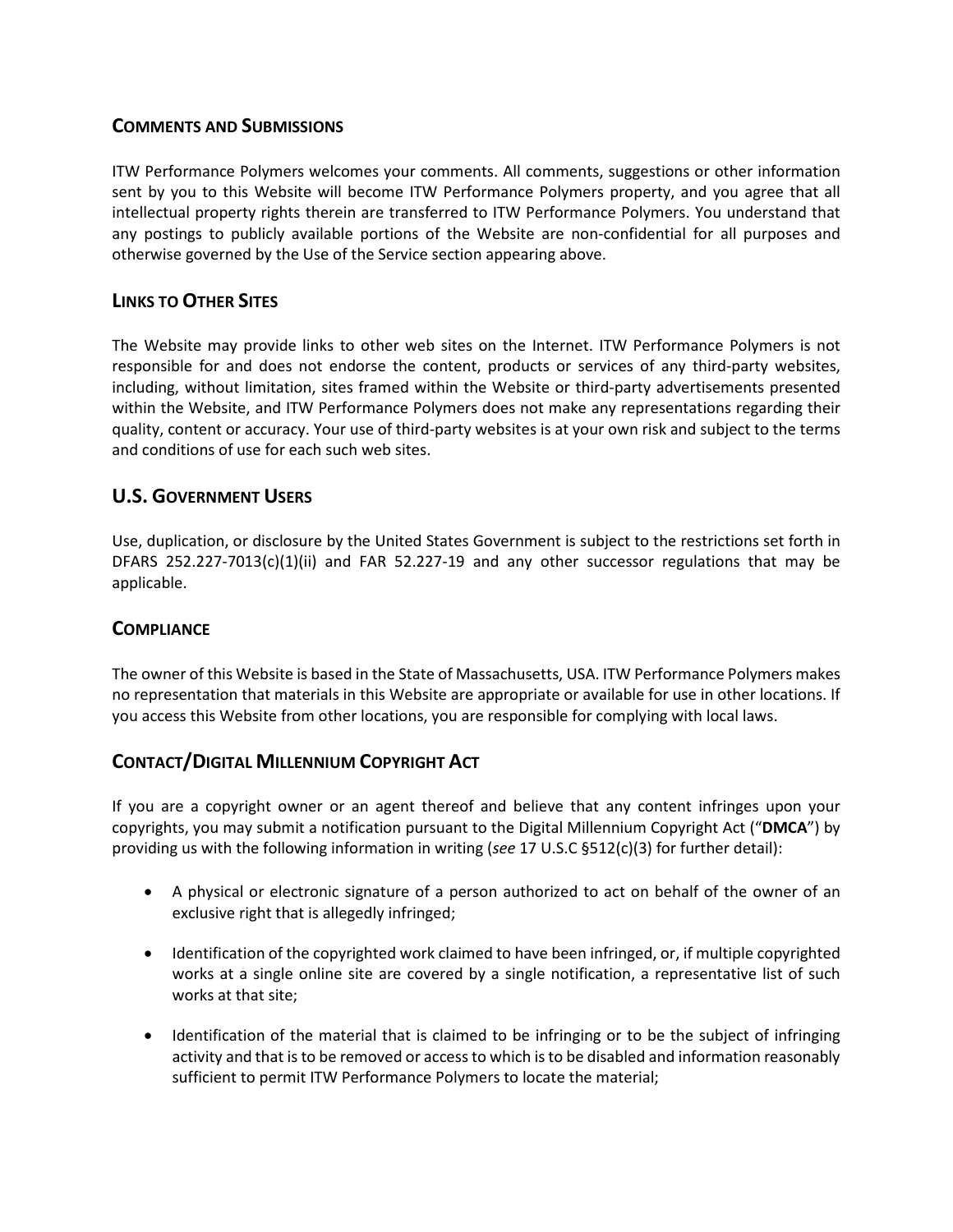- Information reasonably sufficient to permit ITW Performance Polymers to contact you, such as an address, telephone number, and, if available, an electronic mail;
- A statement that you have a good faith belief that use of the material in the manner complained of is not authorized by the copyright owner, its agent, or the law; and
- A statement that the information in the notification is accurate, and under penalty of perjury, that you are authorized to act on behalf of the owner of an exclusive right that is allegedly infringed.

You may direct copyright infringement notifications to our DMCA Agent as follows at:

Attn: Marketing Manager 30 Endicott Street Danvers, MA 01923 Toll-Free: 855-489-7262 email: [info@itwpp.com](mailto:info@itwpp.com)

For clarity, only DMCA notices should go to the DMCA Agent; any other feedback, comments, requests for technical support, and other communications should be directed to ITW Performance Polymers by emailing or writing to:

> ITW Performance Polymers Attn: Marketing Manager 30 Endicott Street Danvers, MA 01923 Toll-Free: 855-489-7262 email: [info@itwpp.com](mailto:info@itwpp.com)

You acknowledge that if you fail to comply with all of the requirements of this section, your DMCA notice may be rejected as invalid.

#### **MISCELLANEOUS**

These Terms of Use shall be governed in all respects by and construed in accordance with the laws of the State of Massachusetts, USA, without regard to its conflicts of law principles. These Terms of Use, as they may be amended from time to time, completely and exclusively state the agreement between you and ITW Performance Polymers with respect to the Website, and no other terms that may have been communicated to you orally or in any other manner shall have any force or effect. Any cause of action you may have with respect to the Website must be commenced within one (1) year after the claim or cause of action arises or such claim or cause of action is barred. Exclusive jurisdiction over any cause of action arising out of these Terms of Use or your use of the Website shall be in the state or federal courts located in Boston, Massachusetts. You agree to submit to the jurisdiction of such courts.

If any part of these Terms of Use is unenforceable, the unenforceable part shall be construed to reflect, as nearly as possible, the original intentions of the parties. The other provisions of these Terms of Use shall remain in full force and effect.